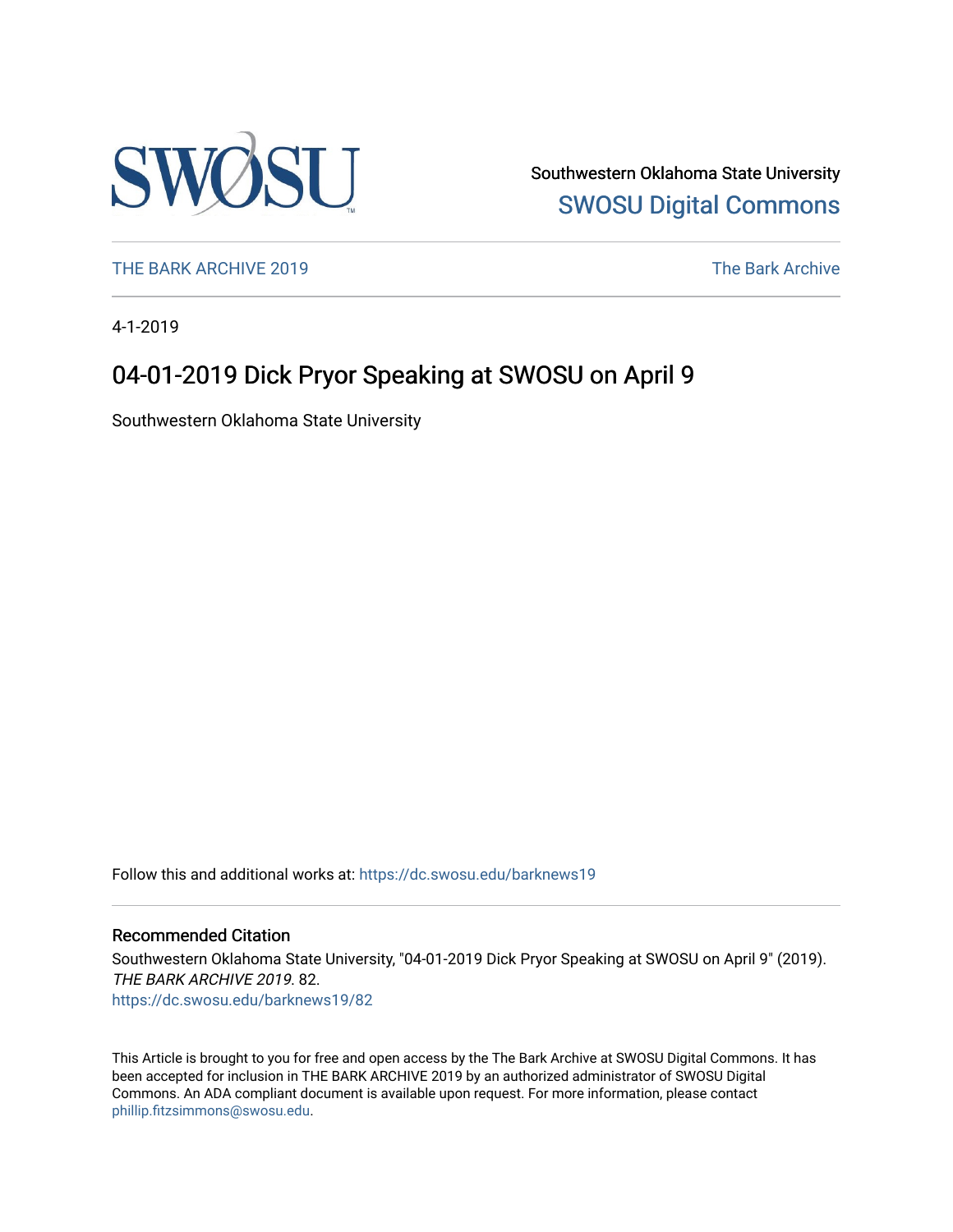



# **Dick Pryor Speaking at SWOSU on April 9**

Dick Pryor, general manager of KGOU Radio, will speak Tuesday, April 9, at Southwestern Oklahoma State University in Weatherford.

The public is invited to the 7 p.m. talk in the Memorial Student Center. Admission is free.

Pryor's talk is being sponsored by the SWOSU Department of Art, Communication and Theatre.

SWOSU Professor Dr. Lisa M. Boyles said Pryor heads up KGOU, which serves more than one million Oklahomans with news, public affairs and entertainment programming.

Pryor has more than 40 years of experience in television, radio, public relations, law and government service. He began his career at KGOU as a student at the University of Oklahoma and returned in November 2016.

For 25 of his 34 years in television, Pryor served as deputy director, managing editor, anchor and host of news and public affairs series and programs for OETA, Oklahoma's public educational television network. He has won numerous broadcasting awards, including three regional Emmy Awards.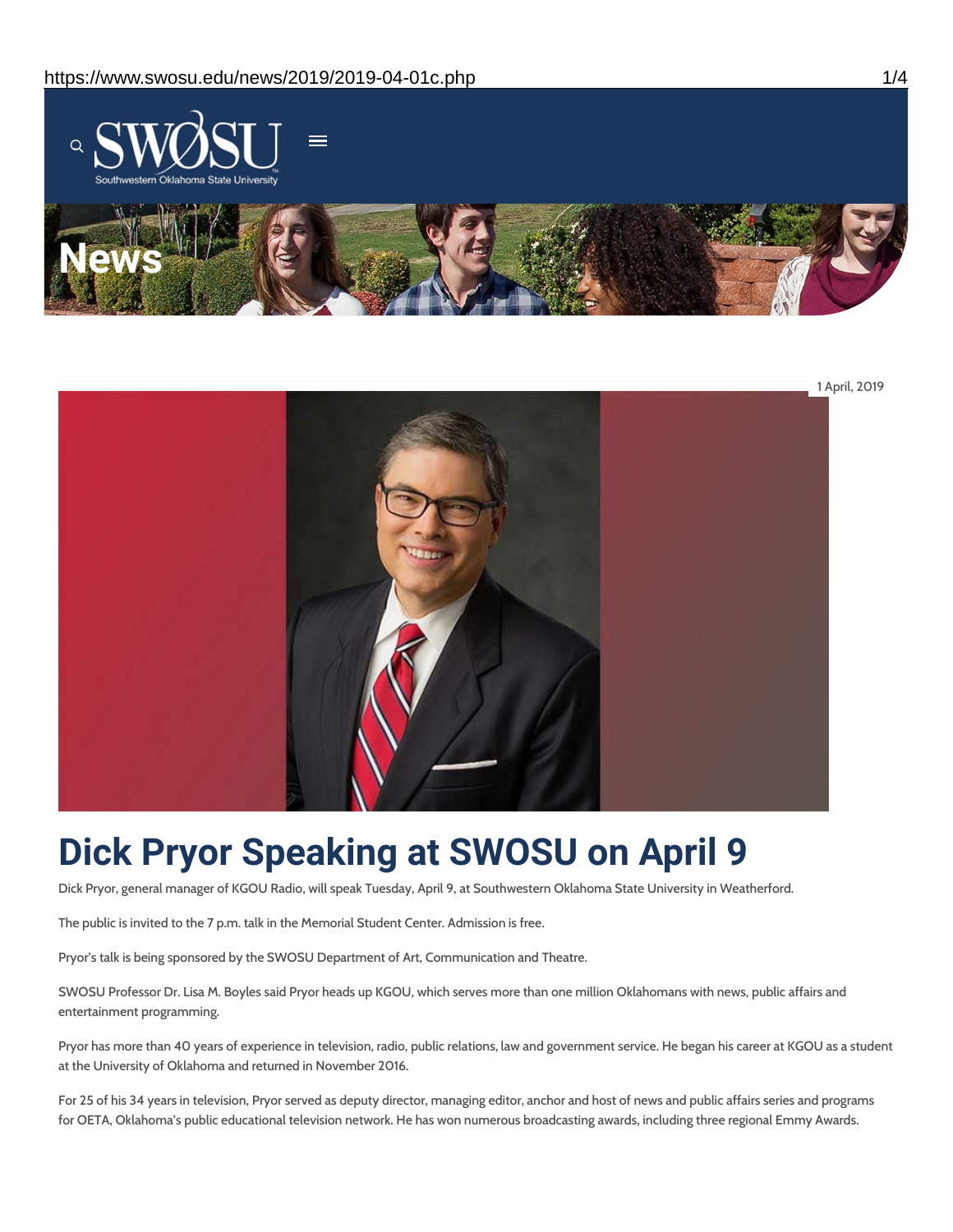### https://www.swosu.edu/news/2019/2019-04-01c.php 2/4

In addition, Pryor has been a sports anchor/reporter and talk show host, public relations director and play-by-play announcer for Oklahoma City's professional baseball team. As a lawyer, he has provided employment law counsel and business coaching to corporate executives, managers and human resource professionals.

A native of Norman, Pryor earned a B.A. in Journalism and a J.D. from the University of Oklahoma. In 2015, he was chosen a Distinguished Alumnus of the Gaylord College of Journalism and Mass Communication at OU. Pryor was inducted into the Oklahoma Journalism Hall of Fame in 2009.

For more information about the SWOSU program, contact Boyles at lisa.boyles@swosu.edu or 580.774.3241.

| Academics                | D |
|--------------------------|---|
| Administration           | D |
| Alumni and Foundation    | D |
| Community                | D |
| Events                   | D |
| <b>Faculty and Staff</b> | D |
| Miscellaneous            | D |
| Sayre                    | D |
| <b>Students</b>          | D |
|                          |   |

| <b>Archive Links</b> |   |
|----------------------|---|
| 2018                 | D |
| 2019                 | D |
| 2020                 | D |
| Archive              | D |
|                      |   |



Weatherford Campus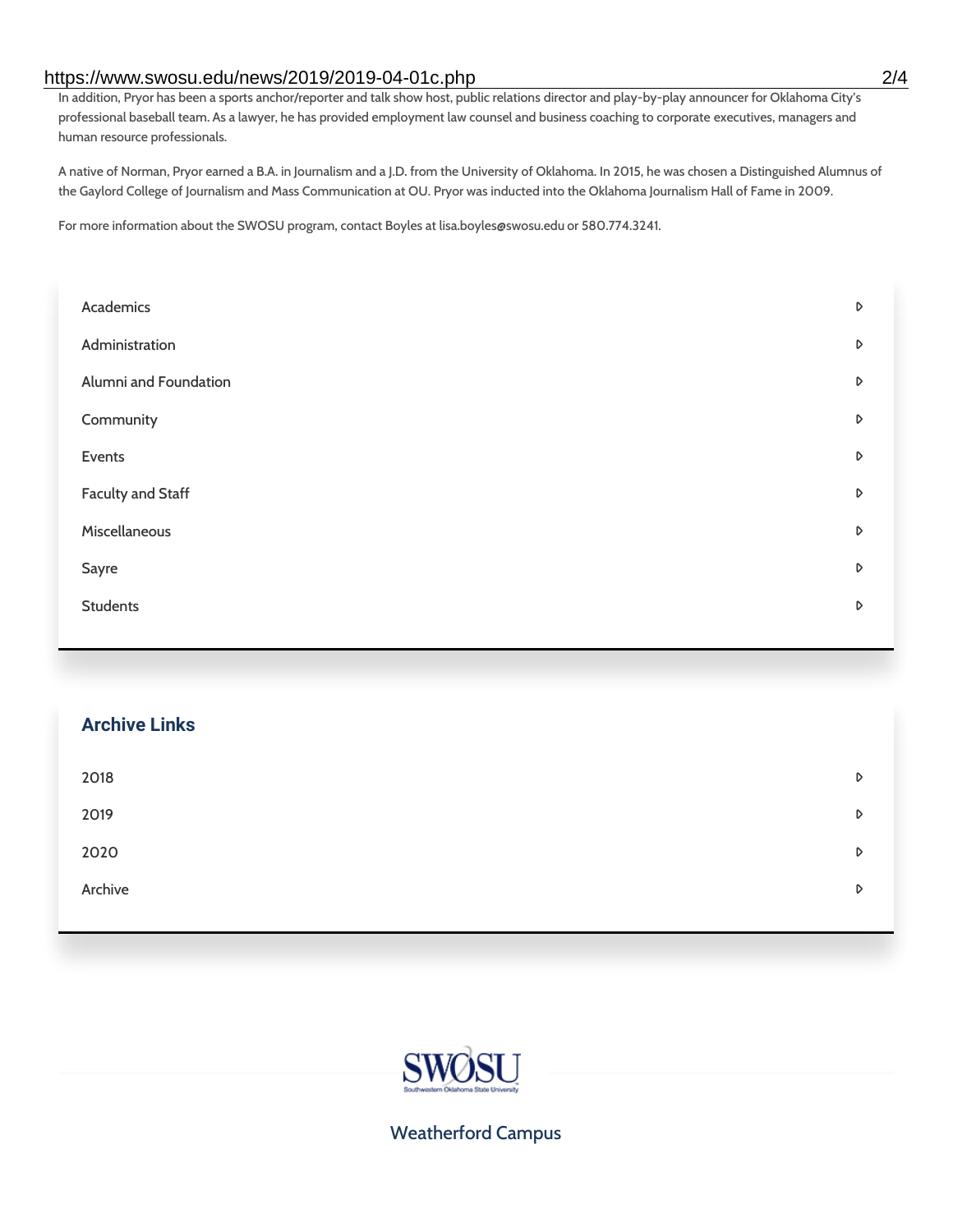100 Campus Drive Weatherford, OK 73096

### Sayre Campus

409 E Mississippi Ave Sayre, OK 73662

Connect to Us



Contact [Information](https://www.swosu.edu/about/contact.php) [University/Facility](https://www.swosu.edu/about/operating-hours.php) Hours [Campus](https://map.concept3d.com/?id=768#!ct/10964,10214,10213,10212,10205,10204,10203,10202,10136,10129,10128,0,31226,10130,10201,10641,0) Map Give to [SWOSU](https://standingfirmly.com/donate) Shop [SWOSU](https://shopswosu.merchorders.com/)



**[Directory](https://www.swosu.edu/directory/index.php)** 

[Calendar](https://eventpublisher.dudesolutions.com/swosu/)

[Apply](https://www.swosu.edu/admissions/apply-to-swosu.php)

[GoSWOSU](https://qlsso.quicklaunchsso.com/home/1267)

[Jobs@SWOSU](https://swosu.csod.com/ux/ats/careersite/1/home?c=swosu)

Current [Students](https://bulldog.swosu.edu/index.php)

[Faculty](https://bulldog.swosu.edu/faculty-staff/index.php) and Staff

**Enrollment Management** [580.774.3782](tel:5807743782)